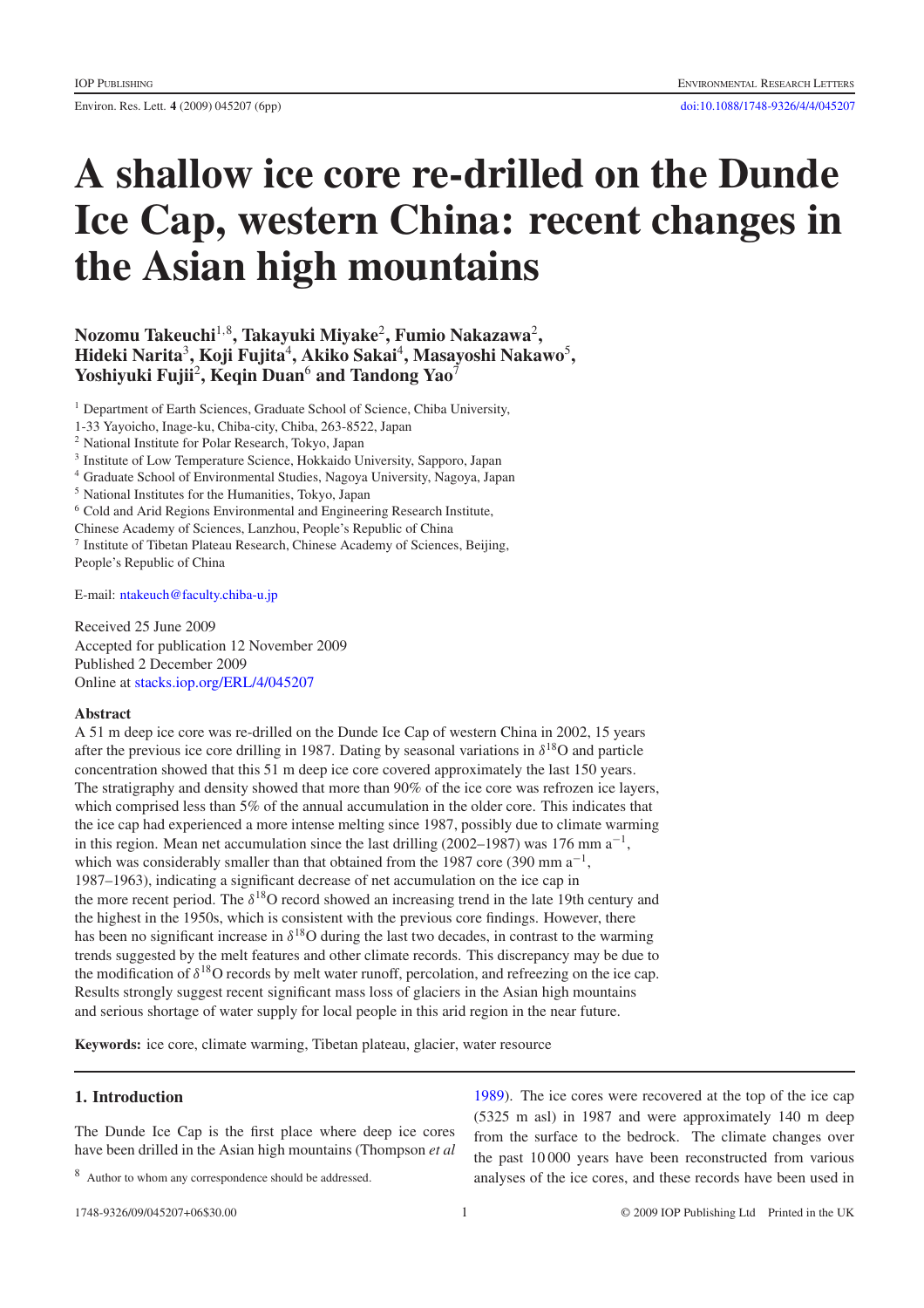<span id="page-1-0"></span>

**Figure 1.** Location of the Dunde Ice Cap in the Qilian Mountains, China (a), and a topographic map of the ice cap showing the location of the drilling site (b).

many climate studies in the Asian region (e.g. Sheppard *et al* [2004,](#page-5-1) Thompson *et al* [2006\)](#page-5-2). The ice core records have shown that the last 60 years were the warmest periods of the record (Thompson *et al* [1989\)](#page-5-0). However, subsequent studies have reported that the global climate has warmed further since the 1990s (e.g. Mann and Jones [2003,](#page-5-3) IPCC [2007\)](#page-5-4). An extension of the ice core records to the present day is of great interest in terms of glaciology and hydrology as well as climatology in this region.

Simultaneous with enhanced warming in the 1990s, environmental changes have raised concern in western China, where the ice cap is located. Although western China is arid and less populated than eastern China, it has been populated and developed significantly since the 1990s due to government policy (e.g. Wang *et al* [2007\)](#page-5-5). However, lack of water and degradation of vegetation have become apparent recently in many places in this region (e.g. Wang and Cheng [1999\)](#page-5-6). The water shortages may be due to climate change and also to the impact of human activities such as overuse of agricultural water and degradation of vegetation by overgrazing of livestock. For example, the Hei River, which is the largest inland river originating from the Qilian Mountains in western China, showed a significant decrease of discharge from the 1980s to the 1990s (44.1% at the lower reaches Wang and Cheng [1999\)](#page-5-6). Studies suggest that the decrease was mainly due to cultivated land expansion in the midstream region (e.g. Wang *et al* [2007\)](#page-5-5). It is also important to evaluate recent climate and glacial changes in mountain regions since the river and ground water mainly originates from glaciers or precipitation in the high mountains.

In this letter, we present the stratigraphy, oxygen stable isotopes, and particle concentration of a shallow ice core drilled on the top of the Dunde Ice Cap in 2002. The records were compared with those of the previous ice cores drilled in 1987, and we discuss recent changes of the ice cap and the environment in this region.

## **2. Study site and methods**

The Dunde Ice Cap (38◦06 N, 96◦24.5 E) is located in the Qilian Mountains, which are in the northeast margin of the Tibetan Plateau (figure [1\)](#page-1-0). The Qilian Mountains extend from east to west approximately 500 km to form the border of the Gansu and Qinhai Provinces. Several rivers originate from glaciers in this mountain range and flow into the Gobi Desert north of the mountains. The water supplied by rivers or groundwater has sustained local people living in this arid area for thousands of years.

A 51 m deep ice core was recovered in October 2002 at the top of the ice cap. The drilling site was determined with a handheld GPS receiver to identify the last drilling site in 1987, and was probably within 100 m from the last site. The ice core was transported in the frozen state by truck to a cold room of the Cold and Arid Regions Environmental and Engineering Research Institute in Lanzhou, China, and then by air cargo to a cold laboratory in the Snow and Ice Research Center in Nagaoka, Japan. In the laboratory, all core sections were weighed to obtain the density. The density was calculated from the weight divided by the columnar volume of each core section (9.0 cm in diameter). The density possibly has an error of 5% or less due to the irregularity of the cross sections. The visual stratigraphy of all core sections was recorded. The stratigraphy recorded in this study was firn (layers consisting of snow grains) and ice layers (transparent layers without snow grains; figure  $2(a)$  $2(a)$ ). The core was then cut every 5 cm and used for analyses of oxygen and hydrogen stable isotopes, tritium, and particle concentration. The total number of samples was 870. Oxygen and hydrogen stable isotope ratios ( $\delta^{18}$ O and  $\delta$ D) were analyzed with a mass spectrometer (Finnigan Delta Plus) in the Hydrospheric Atmospheric Research Center, Nagoya University. The calibration procedure has been shown in Fujita and Abe [\(2006\)](#page-5-7). The analytical precisions of  $\delta^{18}$ O and  $\delta$ D measurements were 0.05 and 0.5‰, respectively. The deuterium excess (D excess) was obtained from a definition by Craig [\(1961\)](#page-5-8) as  $d = \delta D - 8.0\delta^{18}O$ . Particle concentrations were analyzed with a laser particle counter (Met One Model-211) at the National Institute for Polar Research, Tokyo. The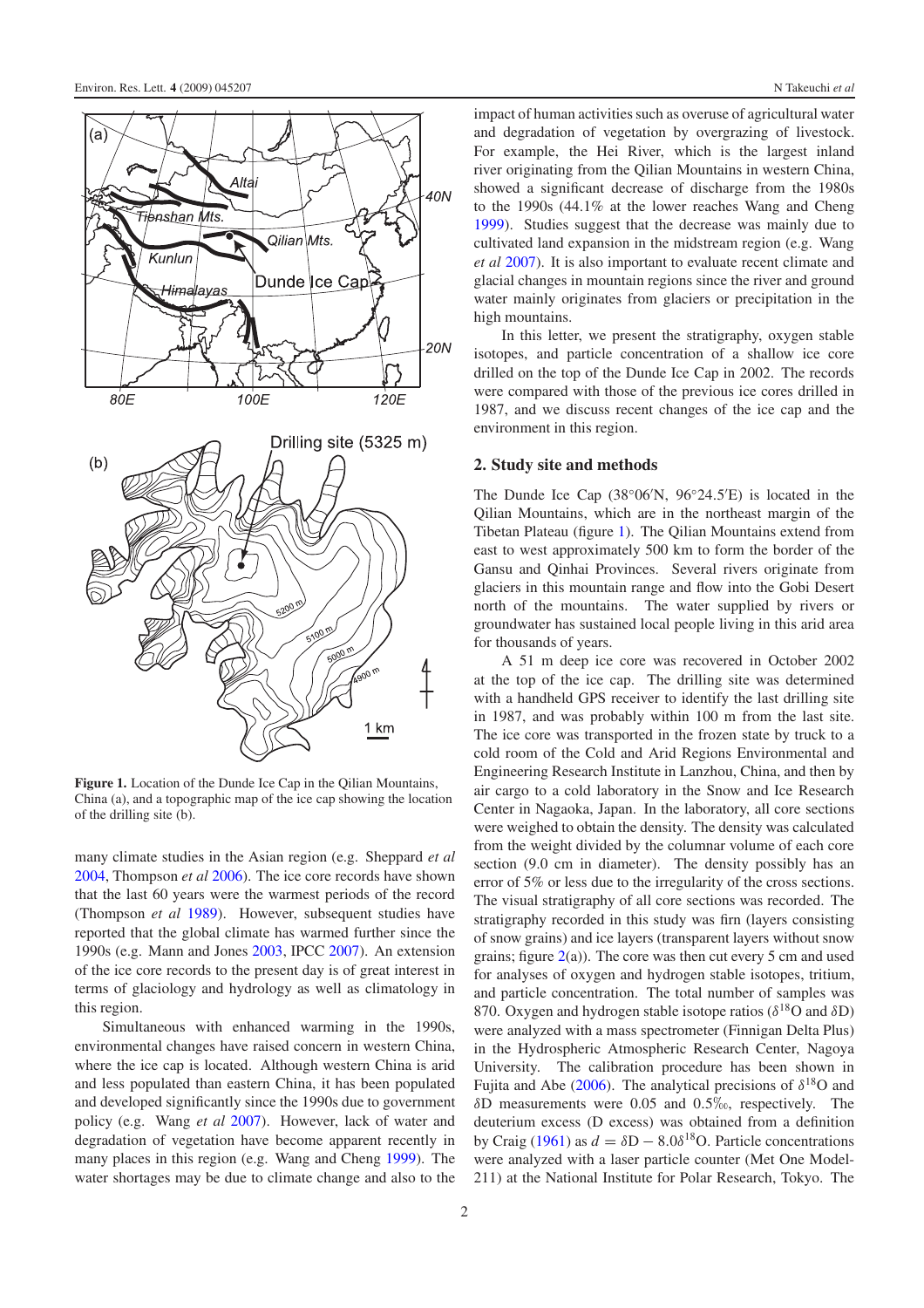<span id="page-2-0"></span>

**Figure 2.** Photograph of an ice core section between depths of 28.35 and 28.82 m (a), and the upper 30 m profiles of the visual stratigraphy (b), and the density of the 2002 ice core and density of the 1987 ice core (c) for the Dunde Ice Cap. The tritium profile between 10 and 20 m of the 2002 core is also shown. The density of the 1987 core is according to Thompson *et al* [\(1990\)](#page-5-9).

ranges of particle size for the measurements were 0.52–0.71, 0.71–1.00, 1.00–1.42, 1.42–2.00, 2.00–2.82, 2.82–4.00, 4.00– 5.70, 5.70–8.00, 8.00–11.15, and 11.15–16.00  $\mu$ m.

#### **3. Results and discussion**

# *3.1. Density, visual stratigraphy, and dating of the ice core*

The stratigraphy and density profile showed abundant melting features from the surface to the end of the ice core (figure [2\)](#page-2-0). The visible stratigraphy showed that the firn layers accounted for only 7.1% of the total length of the core, while refrozen ice accounted for the remaining 92.9%. The mean density of the entire ice core was 833 kg m<sup>−</sup>3. As compared with the core drilled in 1987 (Thompson *et al* [1990\)](#page-5-9), our core has a density that is generally higher and melting features are much more abundant, particularly in the upper 10 m (figure [2\)](#page-2-0). According to a report on the previous core (Thompson *et al* [1989\)](#page-5-0), the melt feature (i.e. ice layers) made up less than 5% of the annual accumulation. This suggests that the ice cap melted more intensely after the last drilling, probably due to climate warming.

The tritium record shows a maximum at a depth of 13.8 m (figure [2\)](#page-2-0), which corresponded to the maximum fallout from nuclear weapons testing in 1963. Annual layers were dated with the variations in particle concentrations and  $\delta^{18}$ O as those of the 1987 core had been dated. In spite of abundant melt features, the spring maximum of particle concentration remained in the core (figure [3\)](#page-3-0). The seasonal variations in  $\delta^{18}$ O also partly remained (up to 6.2\%). The dating was consistent with the tritium maximum in 1963, and showed that this 51 m deep ice core covered the last 156 years from 2002 to 1846 AD. However, the dating uncertainty at the end of the core is possibly 10 years or less, on the basis of the number of unclear peaks of particle concentration and  $\delta^{18}$ O that may cause ambiguous identification of annual layers. For the 1987 ice core, Henderson *et al* [\(2006\)](#page-5-10) suggested that the dating had an error of three years at 1817 AD.

#### *3.2. Stable isotopes and net accumulation*

The 11-year running mean of the  $\delta^{18}$ O record in the 2002 core showed an increasing trend in the late 19th century, least negative in the 1950s, and no significant change in the last 30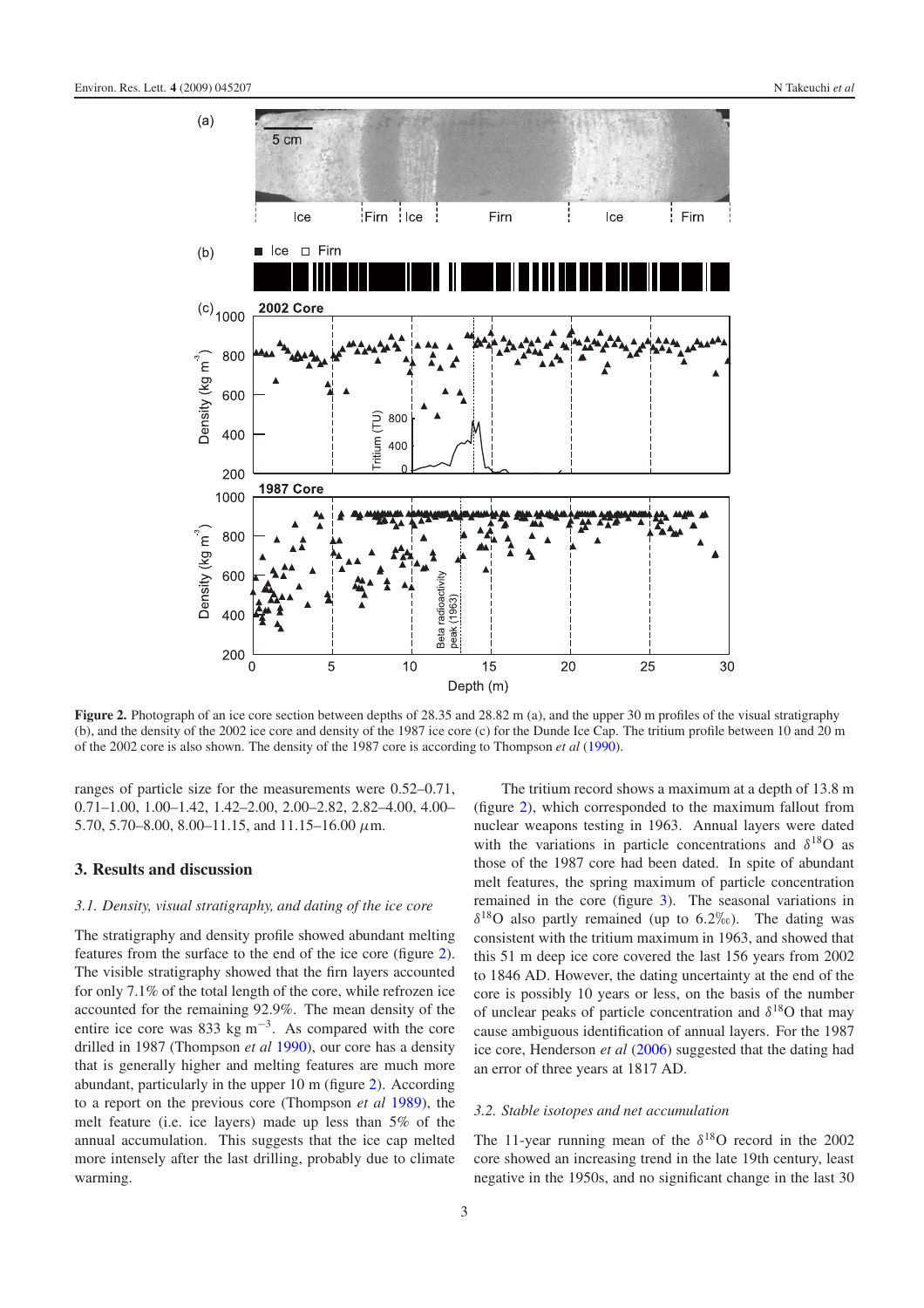<span id="page-3-0"></span>

**Figure 3.** Records of (a) the oxygen stable isotope ratio ( $\delta^{18}O$ ) and (b) the particle concentration (size range:  $2.0-2.8 \mu m$ ) from the surface down to 51 m of the 2002 ice core of the Dunde Ice Cap.

years (figure  $4(a)$  $4(a)$ ). The period of the running mean was chosen because the dating of the ice core has an uncertainty of 10 years or less. As suggested by many previous studies (e.g. Tian *et al* [2002,](#page-5-11) Yao *et al* [1996,](#page-5-12) [2006\)](#page-5-13), the  $\delta^{18}$ O is related to long-term trends of air temperature in this region. The decadal trends generally agreed with those for the 1987 core (figure [4\(](#page-4-0)b)), and the coefficient of correlation between 2002 and 1987 cores (11-year running mean) is statistically significant (Pearson's correlation coefficient  $(r) = 0.788$ , sample number  $(n) = 133$ , probability  $(P) = 0.0000 < 0.01$ . However, the annual mean values did not agree for the two cores (figures [4\(](#page-4-0)a) and (b)). Also, the decadal  $\delta^{18}$ O values differed slightly between the cores in some parts, for example, between 1865 and 1945 (mean of the difference between the two cores:  $0.62\%$ ). The disagreement is probably due to a different cutting interval, disagreement of annual boundaries, and spatial variation in the  $\delta^{18}$ O values caused by the melting and refreezing process. It is also possibly due to summer surface melting and dislocation of the melt water to deeper depths which would lead to a positive isotope shift at deeper depths. The annual mean of D excess in the 2002 core varied from  $-14.5\%$  to 28.1‰ with a mean of  $15.9\%$  for the 156 years in this core. The 11-year running mean showed relatively high levels in the 1890s, 1940–50s, and 1970s–2000s, and lower levels in the 1870s, 1910s, 1930s, and 1960s (figure  $4(d)$  $4(d)$ ). This variation possibly indicates a variation of moisture sources as suggested by Tian *et al* [\(2007\)](#page-5-14).

Comparison between the two cores demonstrated a significant decrease in annual net accumulation in the 15 years. For the 1987 core, the beta radioactivity peak was found at a depth of 13.0 m (figure [2](#page-2-0) Thompson *et al* [1990\)](#page-5-9) and corresponds to the tritium peak in the 2002 core. The net accumulation from the depth to the surface of the 1987 core was 9360 mm water equivalent (w.e.) and the mean annual net accumulation was 390 mm  $a^{-1}$  during the period (Thompson *et al* [1990\)](#page-5-9). On the basis of the net accumulation, the tritium peak in the 2002 core would be expected at a depth of approximately 18 m, but the actual result was 13.8 m. This suggests a considerable decrease of net accumulation over the last 15 years. On the basis of the density profile of the 2002 core, the net accumulation from 1963 (the year of tritium peak) to 2002 (the surface) was 11 121 mm w.e. Therefore, the net accumulation since the last drilling (1987) to 2002 was 1761 mm, and the mean annual net accumulation was 117 mm a<sup>−</sup>1, which is a 70% reduction from that between 1963 and 1987 (390 mm  $a^{-1}$ ).

# *3.3. Recent changes in the ice cap and environment in this region*

Most of the melt features in this core strongly suggest significant warming in the last 15 years in this region. Other climate records from this region also show a warming trend after the 1990s. For example, surface air temperature records at the closest meteorological station (Delingha, 150 km east of the ice cap, elevation: 2982 m asl, station No 52737) showed an increase from the late 1970s to the 2000s (figure [4\(](#page-4-0)c), data from the Global Historical Climatology Network (GHCN-Monthly), [http://www.ncdc.noaa.gov/oa/climate/ghcn-monthly/,](http://www.ncdc.noaa.gov/oa/climate/ghcn-monthly/) and Yao *et al* [2006\)](#page-5-13). Other stations located in the northern Tibetan plateau also showed a gradual increase from the late 1980s to the 2000s (Yao *et al* [2006\)](#page-5-13). The more significant melt features in this ice core compared to the last core are consistent with these observations, which further suggest that the warming is significant in the high areas over 5000 m asl.

Despite this direct evidence of warming in the ice core, there was no significant increase of the  $\delta^{18}$ O in the last 15 years. Previous work has revealed that approximately 80% of precipitation occurs in summer on this ice cap, and that the  $\delta^{18}$ O of precipitation in this region is well correlated with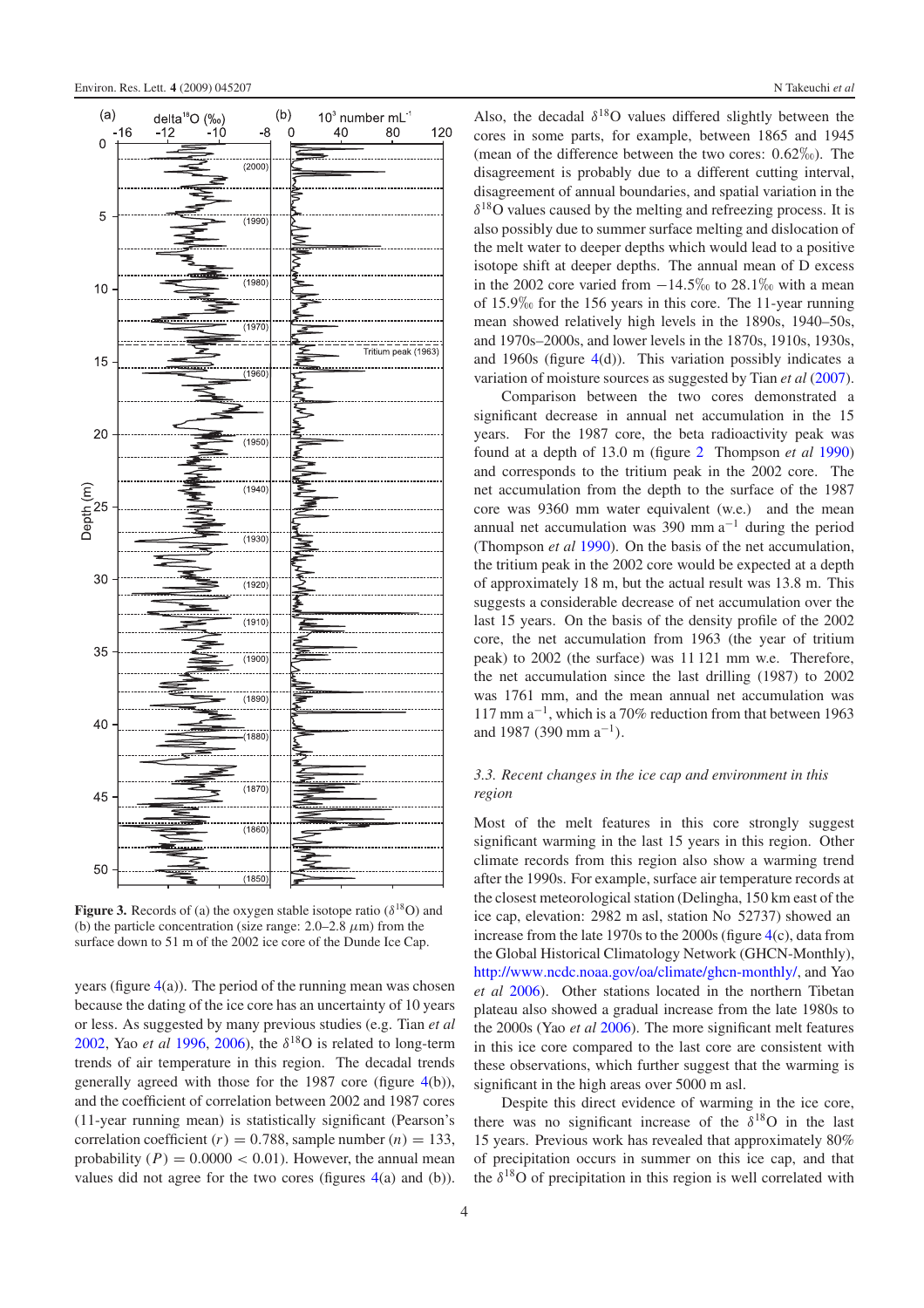<span id="page-4-0"></span>

**Figure 4.** Comparison of annual values of the Dunde ice core and instrumental meteorological station observations. Oxygen stable isotope ratios ( $\delta^{18}$ O) of (a) the 1987 ice core and (b) 2002 ice cores; (c) the instrumental record of the air temperature at Delingha station, and (d) the D excess of the 2002 ice core.

summer air temperature (Tian *et al* [2002,](#page-5-11) Yao *et al* [1996,](#page-5-12) [2006\)](#page-5-13). However, although the  $\delta^{18}$ O was highest in the 1950s and gradually decreased to the 1990s, surface air temperature records continuously increased from the 1950s to the 1990s (figure [4\)](#page-4-0). One of the possible causes of this discrepancy is a change of moisture sources (e.g. Tian *et al* [2007\)](#page-5-14). However, such a change is unlikely because there was no significant change in the decadal variation of the D excess in the last 15 years (figure [4\(](#page-4-0)d)). Post-depositional modification of stable isotopic signals in the ice core could also account for the discrepancies (e.g. Koerner *et al* [1973\)](#page-5-15). In a warm summer, melt water percolates down and refreezes within the cold snow layer. If the melt water saturates the snow layer, the melt water drains to the melt stream network of the ice cap. This runoff of melt water could cause a decrease in the fraction of summer accumulation against bulk annual precipitation; consequently, the fractional contribution of winter negative  $\delta^{18}$ O could increase when averaging the very negative winter snowpack and the remaining summer snow. The layers in the upper 5 m of this core were almost continuously refrozen ice without any firn layer. This stratigraphy strongly suggests that there was complete saturation of the snow cover during the summer, so some of the summer accumulation must have been drained. Although the borehole temperatures were not measured in 2002, those in 1987 were  $-3.7$ °C at 5 m and −7.3 ◦C at 10 m depth (Thompson *et al* [1990\)](#page-5-9) and could be close to  $0^{\circ}$ C near the surface layers in 2002 on the assumption of climate warming. These ice temperatures could allow some of the percolating melt water to refreeze on the ice surface beneath and remaining water to run off. If more melt occurs, winter snow is further removed to give a less negative  $\delta^{18}O$ value (Koerner *et al* [1973\)](#page-5-15). However, since the annual signals in particle concentration remained in this part, the hiatus of annual layers was unlikely. Therefore, runoff of summer accumulation may cause the inconsistency between the  $\delta^{18}O$ record and air temperature, which suggests that the use of  $\delta^{18}O$ as a proxy for air temperature has become problematic for this mountain ice core in the present conditions.

Although the net accumulation in the ice core significantly decreased in the last 15 years, the precipitation records at the nearby meteorological stations showed a stable or slight increase in the last two decades. For example, rain-gauge measurements (GHCN-Monthly) at the Delingha and the Jyuquan (150 km northeast of the ice cap, station No 52737,